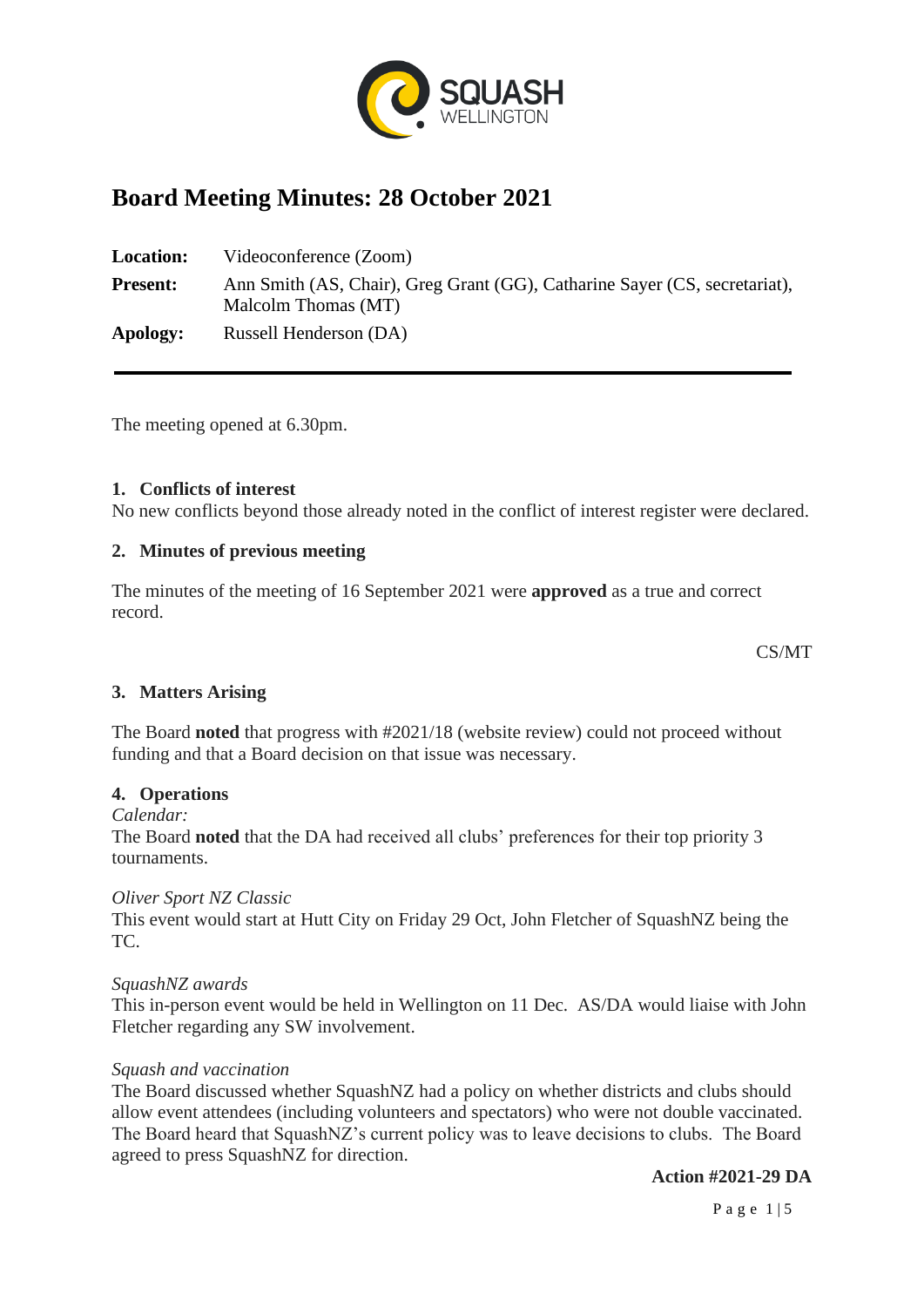

## *Wellington Junior Open at Kāpiti, 5-7 November 2021*

In light of reports that Covid Delta Level 2 restrictions were not complied with at the Wellington Masters' tournament at Mana, the Board discussed whether enforcement was possible at the Wellington Junior Open (to be held concurrently with the Kāpiti Masters tournament). The Board heard that there were presently 82 juniors in the draw.

The Board agreed to ask Kapiti for a written plan specifying how it would comply with the SportNZ active recreation rules of 19 October 2021.

**Action: #2021-30 AS**

The Board **agreed** to convene on Monday 1 Nov to discuss the suitability of the plan.

## *Financial update*

GG advised that he would meet with DA to prepare a budget. He would also devise a methodology and rhythm for payments (such as the DA's salary) to be made by SW.

## **Awards**

Board members declaring a conflict did not vote on the outcome.

- Noting all the nominations and citations in support, the Board **agreed**
	- a. to admit Martinborough's late nomination of itself for Club of the Year;
	- b. to endorse both Matt Green and Evan Williams for national Performance and national Development coach of the year respectively;
	- c. to commence social media communications of the finalists from 2 November;
	- d. finalists and winners from the nominees as specified in the table below (which does not record all the nominees):

| Award                                    | <b>Finalists</b>   | Winner               | <b>Conflicts (non-</b> |
|------------------------------------------|--------------------|----------------------|------------------------|
|                                          |                    |                      | voters)                |
| <b>Referee</b>                           | <b>Brett Simon</b> | <b>Brett Simon</b>   |                        |
| <b>Male</b><br>Evan Williams             |                    | Evan Williams        | AS                     |
| <b>Female</b>                            | Maiden-Lee Coe,    | Maiden-Lee Coe       | AS                     |
|                                          | Sam Douglas        |                      |                        |
| <b>Male Masters</b><br><b>Matt Green</b> |                    | <b>Matt Green</b>    | MT                     |
| <b>Female Masters</b>                    | Nicki Gibbs        | Nicki Gibbs          |                        |
| <b>Junior female</b>                     | Mackenzie Tait,    | Maiden-Lee Coe       | AS                     |
|                                          | Maiden-Lee Coe     |                      |                        |
| <b>Junior male</b>                       | Oli Dunbar, Eamon  | Oli Dunbar           | MT                     |
|                                          | Gannon             |                      |                        |
| <b>Volunteer</b>                         | Kath Greenhough,   | Kath Greenhough1     | GG                     |
|                                          | Gary Murdoch       |                      |                        |
| <b>Club</b><br>Island Bay,               |                    | Khandallah<br>GG, CS |                        |
|                                          | Khandallah         |                      |                        |
| Coach<br>Evan Williams, Matt             |                    | <b>Matt Green</b>    | MT, AS                 |
|                                          | Green              |                      |                        |

<sup>1</sup> On the basis of her greater contribution to district-wide initiatives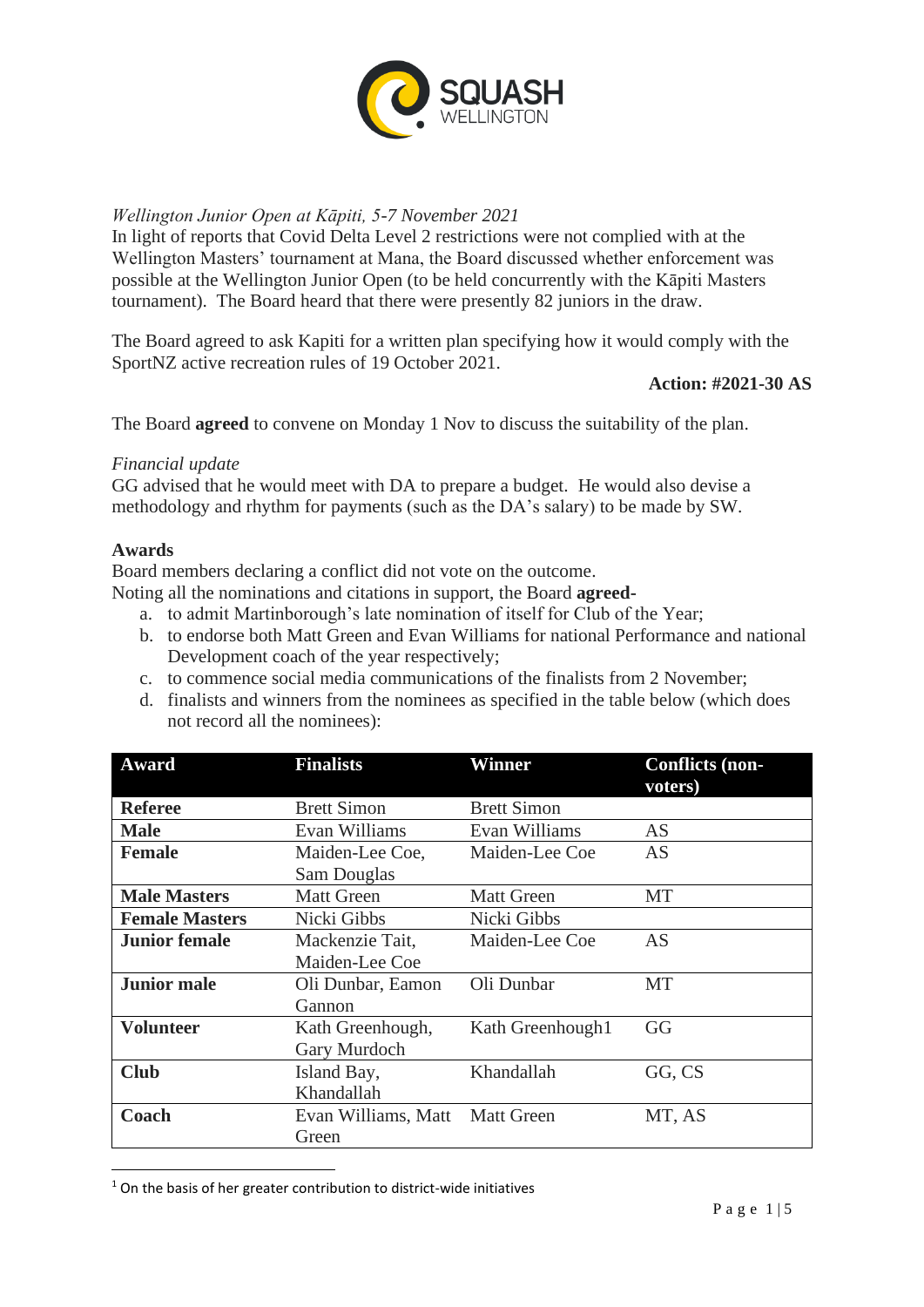

| Award               | <b>Finalists</b>                                           | Winner                                                                                                                                                                                                                                                      | <b>Conflicts (non-</b><br>voters) |
|---------------------|------------------------------------------------------------|-------------------------------------------------------------------------------------------------------------------------------------------------------------------------------------------------------------------------------------------------------------|-----------------------------------|
| <b>Initiative</b>   | Mana Summer<br>Leagues, Tawa<br>Racketlon                  | Mana Summer<br>Leagues                                                                                                                                                                                                                                      | MT, CS                            |
| Social media        | Hutt City Facebook,<br><b>Island Bay Facebook</b>          | Island Bay Facebook AS, CS, MT                                                                                                                                                                                                                              |                                   |
| <b>Darren Slape</b> | Mackenzie Tait,<br>James Thompson                          | James Thompson                                                                                                                                                                                                                                              | AS, GG                            |
| <b>Jade Wilson</b>  | Ann Smith, Bryan<br>Smith                                  | Decision deferred to<br>no later than 1 Nov<br>pending consultation<br>with life members<br>Sandra Tinkler and<br>Steve Scott on optics<br>of granting award to<br>a Board member,<br>notwithstanding that<br>AS had previously<br>won as a Board<br>member | AS                                |
| <b>Team</b>         | Island Bay Men's E-<br>grade, Hutt City<br>women's D-grade | Island Bay Men's E-<br>grade                                                                                                                                                                                                                                | AS, MT, CS                        |

## **5. Events MOU between SW and host clubs in the district**

The Board **agreed** to defer discussion of this item until the November meeting to enable G Grant to give the strawman documents further consideration.

## **6. Child safeguarding policy**

The Board discussed the application of the SquashNZ Child Safeguarding Policy and Complaints Procedure to the districts. Given that the Complaints procedure purported to require districts and clubs to enforce sanctions imposed by SquashNZ on persons found to have breached its code of conduct, the Board **agreed** to request SquashNZ to articulate the rationale for the districts' and clubs' liability.

## **Action # 2021 – 31 CS**

The Board also agreed to defer discussion on the Child Safeguarding Policy, since it would seemingly entail a significant shift from acting responsibly in reaction to an allegation to being considerably more proactive.

## **7. Additional business**

The Board agreed in principle that governance would be more effective with more board members, preferably seven. The Board noted that the constitutional bar on more than two